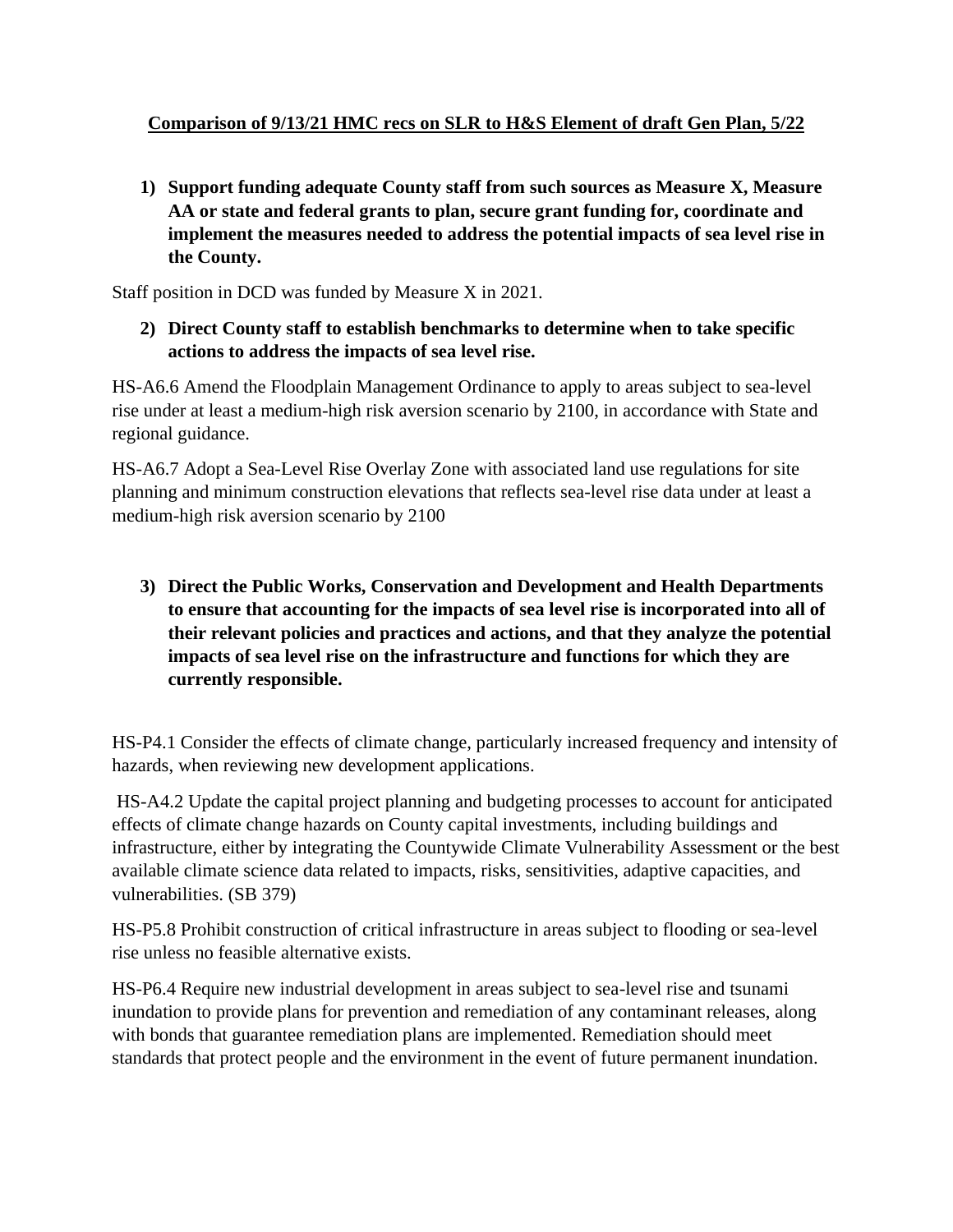HS-A6.7 Adopt a Sea-Level Rise Overlay Zone with associated land use regulations for site planning and minimum construction elevations that reflects sea-level rise data under at least a medium-high risk aversion scenario by 2100.

## **4) Direct County Staff to coordinate, and plan with other stakeholders in the County, a summit to begin establishing a county-wide effort to address the potential impacts of sea level rise.**

HS-A6.1 Coordinate with ABAG, Bay Conservation and Development Commission, Delta Stewardship Council, BayAdapt, cities, utilities, affected agencies, property owners, community groups, residents, and other entities to create a public-private partnership to develop, fund, and implement relevant, regionally coordinated sea-level rise adaptation measures through programs like Resilient by Design that leverage the results of Adapting to Rising Tides and other studies and programs. (SB 379)

HS-A6.2 Coordinate with regional agencies, cities, utilities, property owners, community groups, residents, and other stakeholders to prepare and adopt a countywide sea-level rise adaptation plan addressing increased flooding and sea-level rise that provides unique adaptation options for the entire county shoreline and identifies funding mechanisms for implementation. Use Figure HS-X (Sea-Level Rise Projection Map) or the best available climate science data to identify where sealevel rise hazards are likely to occur and lead efforts to: (a) Maximize public awareness and disclosure to property owners and the public. (b) Assess and address impacts to future development. (c) Plan opportunity areas for adaptation. (d) Inform funding and financing decisions about shortterm and long-term adaptation projects. (e) Ensure that the disproportionate impacts on vulnerable populations and Impacted Communities are addressed.

- **5) Review the current and future updates of the County's Local Hazard Mitigation Plan (LHMP) and the County's Capital Road Improvement and Preservation Program (CRIPP) to ensure they are consistent with the updates currently being made to the County's General Plan and the Climate Action Plan in regards to measures addressing the impacts of sea level rise.**
- **6) Direct the Public Works and Conservation and Development Departments to analyze the potential impacts to the "Pinch Points" identified in the Commodity Flow study commissioned by the Hazardous Materials Program, and develop, secure funding for, and implement measures to mitigate these impacts.**

HS-P6.5 Work with transportation agencies and infrastructure owners, such as railroads, to harden transportation networks against sea-level rise and increases in flooding intensity.